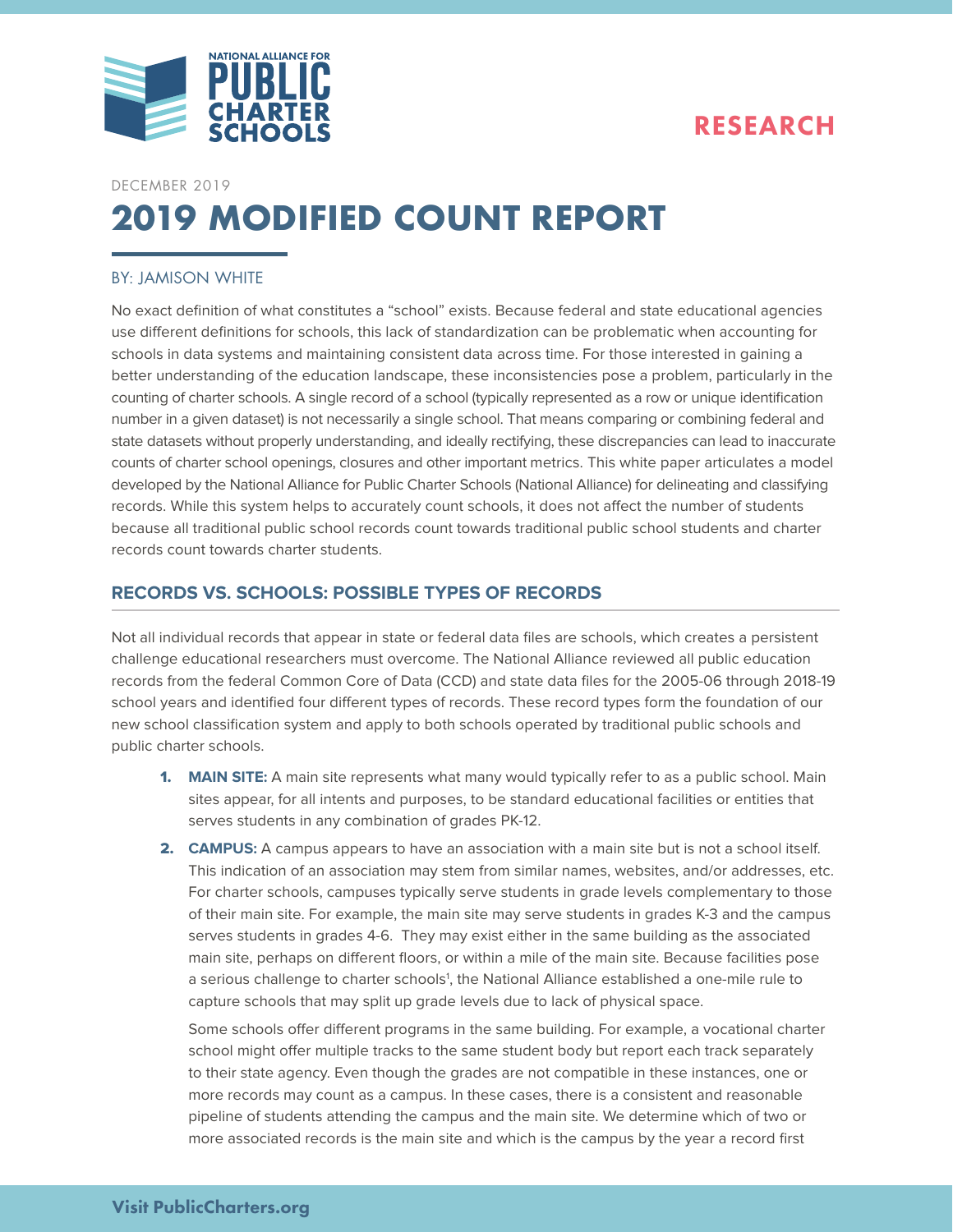opened. For example, if a middle school serving students in grades 6-8 opened in 2000 and then expands to serve grades 9-12 in 2007, the high school record (grades 9-12) would count as a campus. In cases where the National Alliance lacks enough information to discern which record came first, we designate the record with the most students as the main site. For traditional public schools, the National Alliance considers a record a campus only when the record shares a location with a main site. Traditional public schools often have multiple sending districts, or student pipelines between schools, so the National Alliance determined the one-mile rule did not apply in these cases.

- 3. **HOLDER RECORD:** Holder records are not schools, but rather entities that hold the enrollment for more than one main site. Typically, these records occur in places where networks of charter schools aggregate enrollment for separate main sites within their network when they report their data to their state agencies. They appear in datasets to look like a main site, but typically have an unusually large number of students. In most cases the main sites that we know exist are missing from the dataset. These records must have more than one associated main site with no, or only partial, enrollment.
- 4. **PROGRAM:** Program records operate at the district or state level and may or may not permit charter school students to participate. Programs often serve students with specific needs or interests. Examples of these include career technical colleges or supplementary support for students requiring specialized educational services.

### **THE MODIFIED COUNT SYSTEM**

The National Alliance's Modified Count System establishes fourteen classifications for records based on characteristics such as the type of record (main site, campus, holder, or program), presence of existing enrollment data, and identification provided by the National Center for Education Statistics (NCES) ID.2 These classifications determine whether a record counts as an official charter school in the Modified Count System. The National Alliance uses these nominal labels to describe a record. Figure 1 depicts the process for classifying a given record.

- 1. **A main site that counts as an official charter school.** The record has federally reported CCD enrollment data and an official NCES ID.
- 2. **A main site that counts as an official charter school.** The federal government does not report enrollment data in CCD for these records, although there is an official NCES ID. Enrollment for such records is typically aggregated at the holder level.
- **3.** A holder that does not count as an official charter school. The federal government reports aggregated enrollment data in CCD for multiple main sites using this record, and the record has an official NCES ID.
- 4. **A campus that does not count as an official charter school.** The federal government reports enrollment data in CCD enrollment data, and the record has an official NCES ID.
- 5. **A main site that counts as an official charter school.** The federal government does not report enrollment data in CCD enrollment data, and the record has no official NCES ID. However, the record does have enrollment data reported in the state file.
- 6. **A holder that does not count as an official charter school.** The federal government does not report enrollment data in CCD, and the record has no official NCES ID. However, the record does have aggregated enrollment data reported in the state file.
- 7. **A campus that does not count as an official charter school.** The federal government does not report enrollment in CCD for these records, and there is not an official NCES ID. These records have enrollment, but only the state files report on these records.
- 8. A main site that counts as an official charter school. The federal government does not report enrollment data in CCD for these records, and there is not an official NCES ID. These records also do not have enrollment data that appear in state files. The National Alliance typically uses this record type to capture charter schools we know to exist, but do not appear in other sources. We know these schools exist when the school claims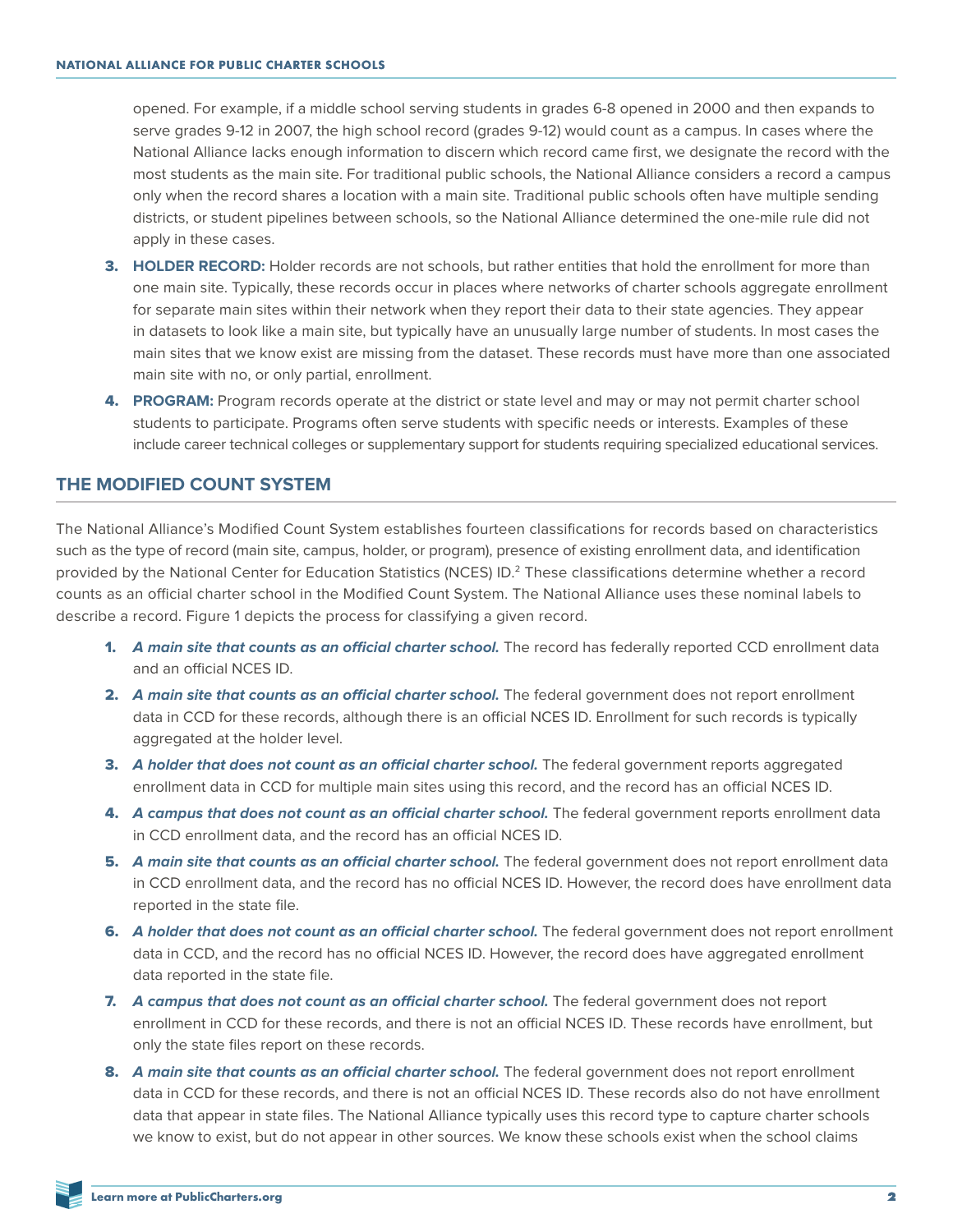additional main sites. After investigating to confirm they are in operation, the National Alliance adds them to the NAPCS Database of Schools. In these cases, enrollment for the main site is typically aggregated at the holder level.

- 9. **A main site that counts as an official charter school.** The federal government reports partial enrollment data in CCD for these records, with some enrollment captured in a charter holder record. These records have NCES IDs.
- 10. **A main site that counts as an official traditional public school.** NCES reports enrollment data in CCD and provides them with an official NCES ID.
- 11. **A main site that counts as an official charter school.** The federal government does not report enrollment data in CCD for these records, and there is not an official NCES ID. These records also do not have enrollment data that appear in state files. Their enrollment is instead split between two or more main site records in the CCD.
- 12. **The National Alliance is unable to appropriately categorize these records.** These records often appear as schools but are so new that we cannot yet classify them. We do not count them as schools because we are unable to confirm whether they are truly in operation. Once enough information becomes available, we convert them to the appropriate Modified Count.
- 13. **These programs do not count as schools but may still have enrollment.** Typically, these occur only at the state or district level. They may or may not serve charter school students, but the National Alliance does not count them as charter schools.
- 14. **A traditional public school campus record that does not count as an official traditional public school.** The federal government reports enrollment data in CCD for the record, and there is an official NCES ID. This record shares a location with its associated main site.

The flowchart below illustrates the logic used when assigning modified counts to records. The NAPCS maintains a detailed record of charter schools by working closely with state partners, authorizers, and state education agencies. Once we establish that a school is a charter school, we determine whether the federal government has an NCES ID for the school. After this, we look for evidence that the school is a main site by mapping the physical addresses, associated sites, and confirming with the school's online records. Lastly, we look at whether the enrollment captured in the record belongs to a single school, multiple schools, or contains only partial enrollment. Using this process, we establish the 14 modified counts used to determine how many charter schools exists in the U.S as well as calculating district, state, and national market shares.

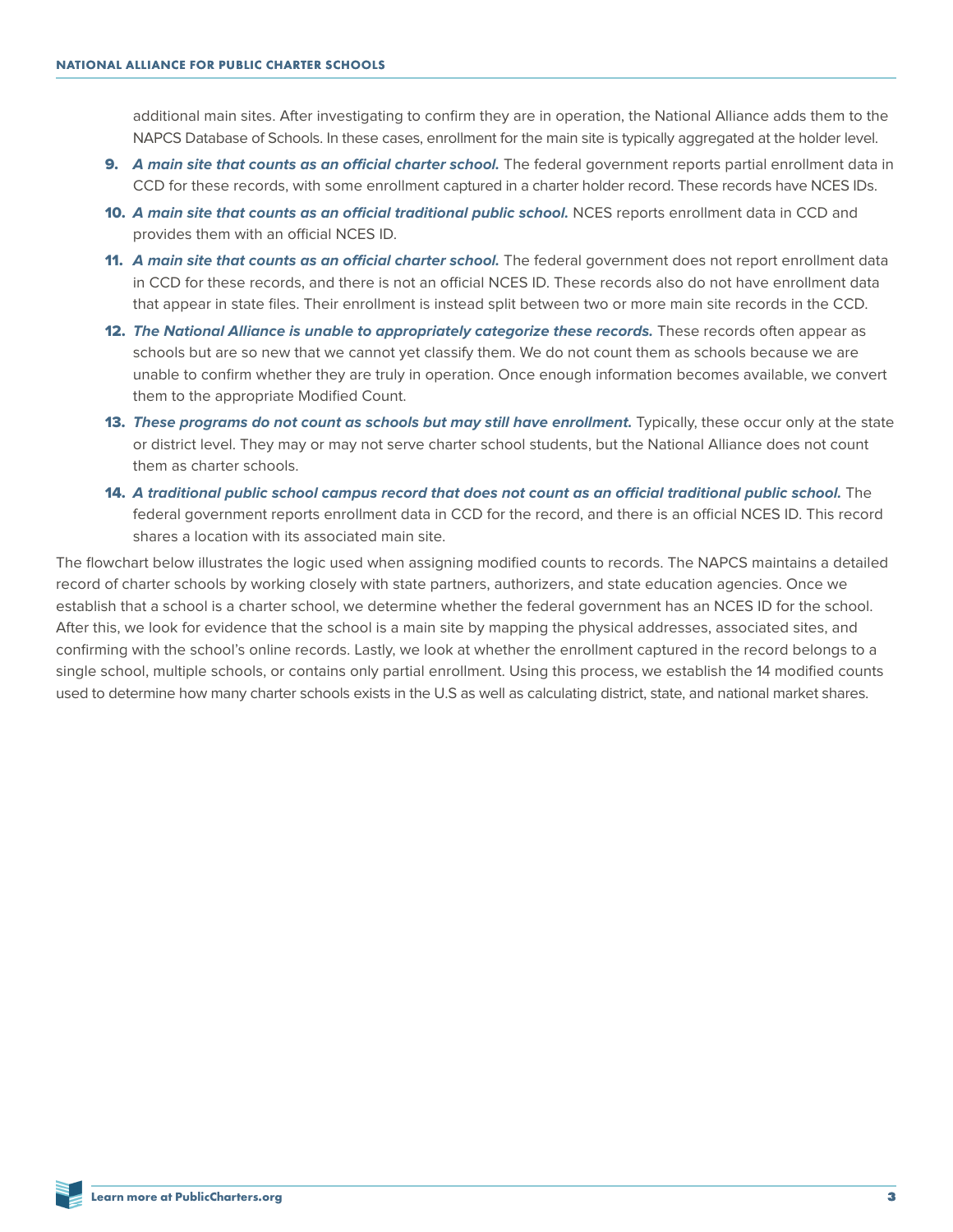FIGURE 1.



| Not counted in National Alliance's official count of charter schools            |
|---------------------------------------------------------------------------------|
| Counted in National Alliance's official count of charter schools                |
| Not counted in National Alliance's official count of traditional public schools |
| Counted in National Alliance's official count of traditional public schools     |